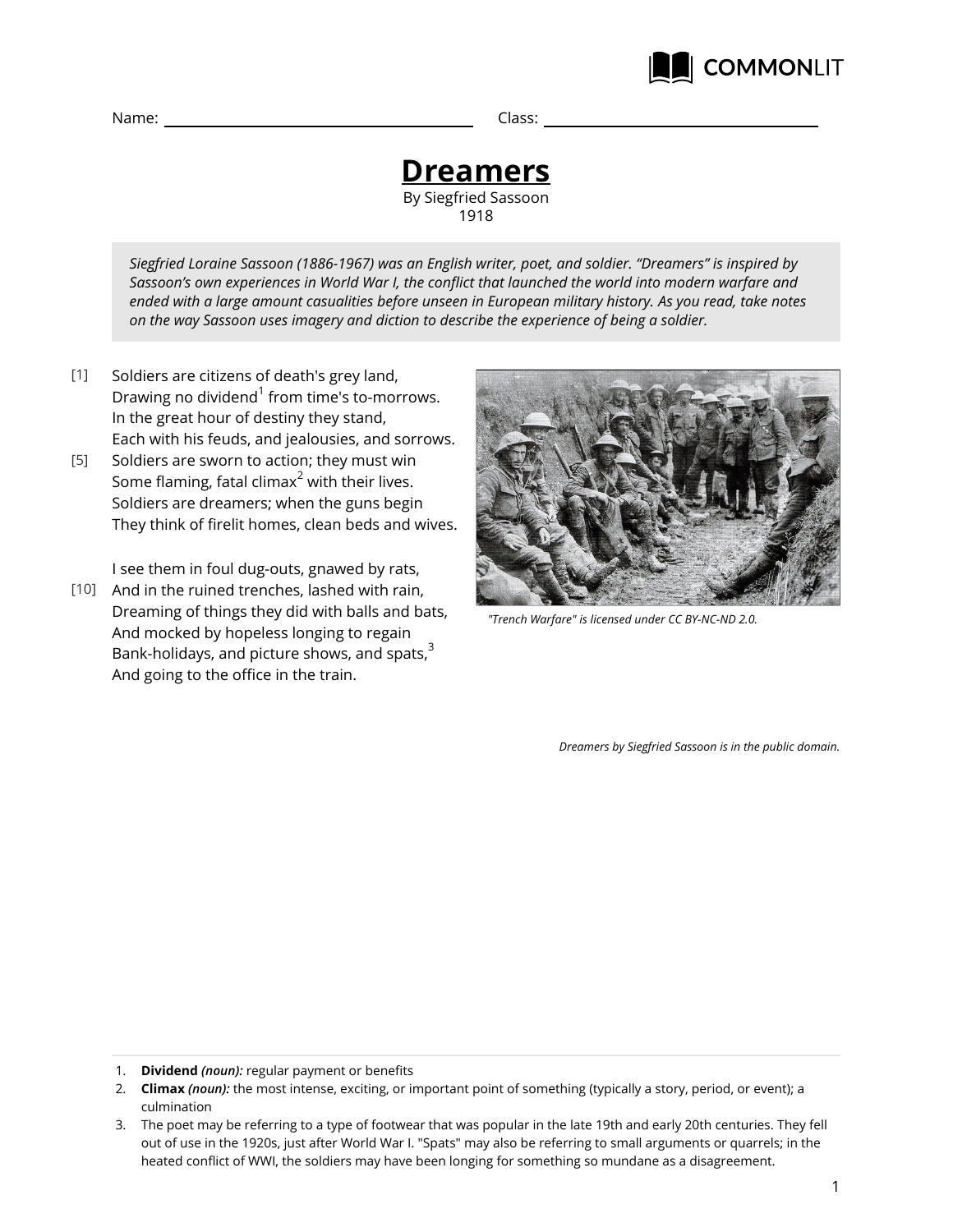

## **Text-Dependent Questions**

### *Directions: For the following questions, choose the best answer or respond in complete sentences.*

- [RL.2] 1. PART A: Which of the following best describes a central theme of the text?
	- A. Peace requires a soldier's sacrifice.
	- B. Family is the only reason soldiers fight.
	- C. War is neither glorious nor pretty.
	- D. Death is not frightening but welcoming.

#### [RL.1] 2. PART B: Which of the following quotes best supports the answer to Part A?

- A. "Soldiers are citizens of death's grey land" (Line 1)
- B. "In the great hour of destiny they stand, / Each with his feuds, and jealousies, and sorrows." (Lines 3-4)
- C. "Soldiers are sworn to action; they must win / Some flaming, fatal climax with their lives." (Lines 5-6)
- D. "I see them in foul dug-outs, gnawed by rats, / And in the ruined trenches, lashed with rain" (Lines 9-10)
- 3. PART A: What does the word "dividend" in line 2 most likely mean within the context [RL.4] of the poem?
	- A. It refers to the soldiers' payment from the military, which they are uncertain if they will receive because of their poor treatment.
	- B. It refers to the soldiers' anticipated military honors, which they are uncertain if they will receive because they may not earn any if they survive.
	- C. The poem uses "dividend" figuratively; the soldiers live under constant threat of death so they cannot necessarily expect to live out any tomorrows.
	- D. The use of "dividend" is used sarcastically to refer to the traumatic experiences of war.
- [RL.1] 4. PART B: Which of the following phrases best supports the answer to Part A?
	- A. "In the great hour of destiny they stand" (Line 3)
	- B. "Soldiers are sworn to action; they must win" (Line 5)
	- C. "Some flaming, fatal climax with their lives" (Line 6)
	- D. "And mocked by hopeless longing" (Line 12)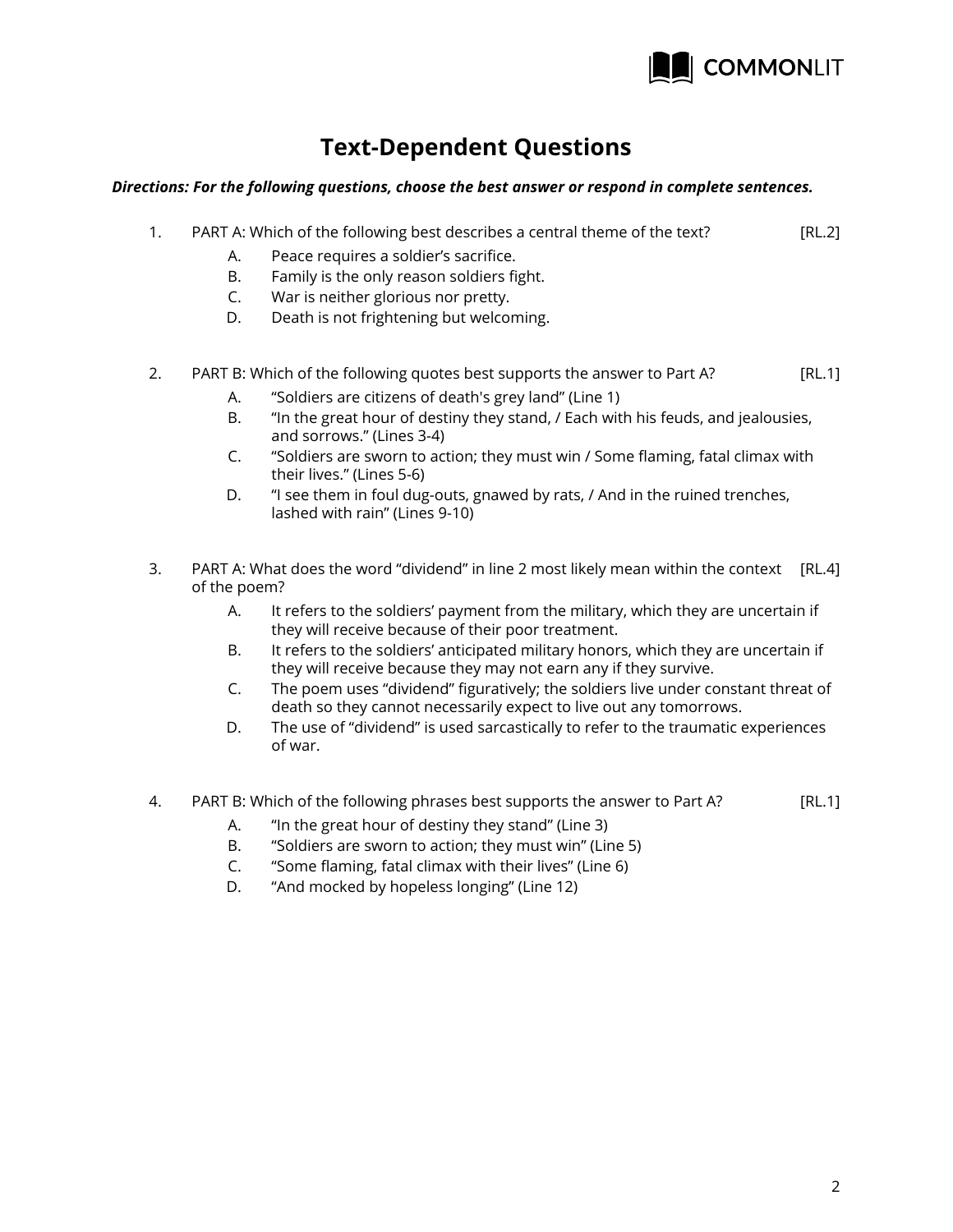

5. Sassoon chose to write his poem about soldiers rather than about himself, despite [RL.6] his personal experiences in WWI. What is the effect of that decision on the poem's point of view?